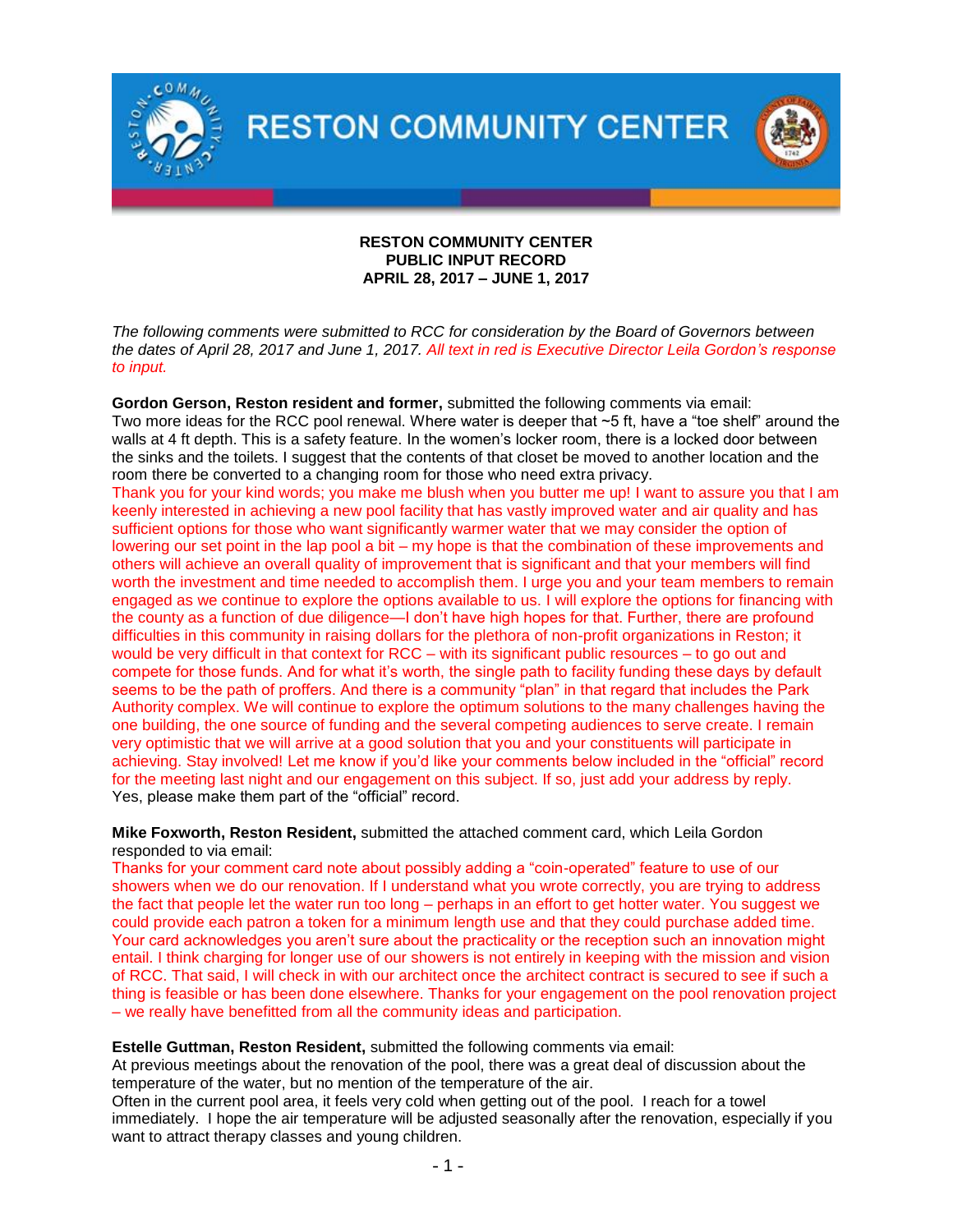Thank you for sending us your thought about the air temperature in the aquatics environment. Currently, the air temperature in the natatorium is considerably warmer than anywhere else in our facility. Feeling cold upon exiting the water is largely a function of the transition from water to air; but we will make a note of your idea and make sure we consider that attribute of the environment as we proceed.